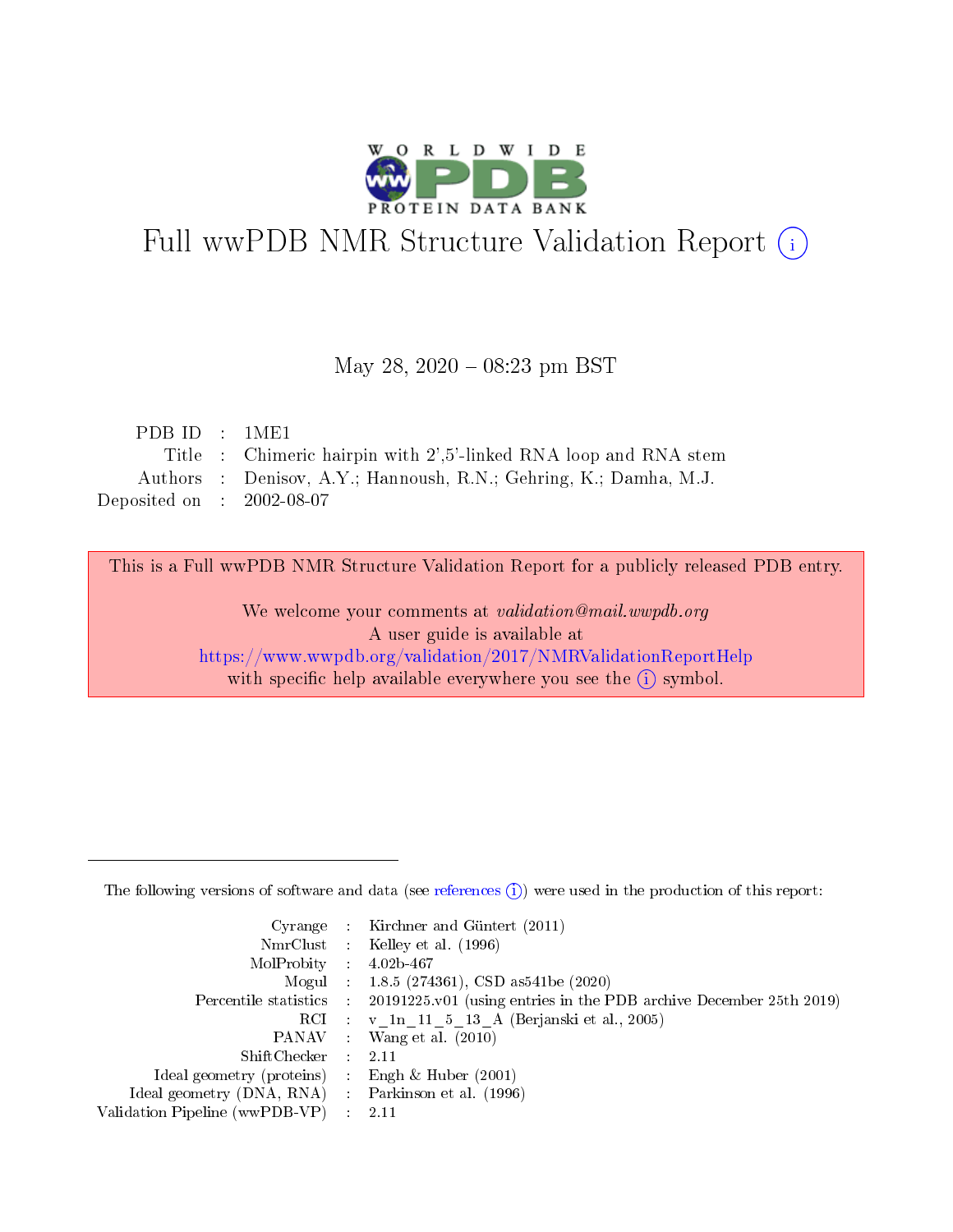## 1 [O](https://www.wwpdb.org/validation/2017/NMRValidationReportHelp#overall_quality)verall quality at a glance  $(i)$

The following experimental techniques were used to determine the structure: SOLUTION NMR

The overall completeness of chemical shifts assignment was not calculated.

Percentile scores (ranging between 0-100) for global validation metrics of the entry are shown in the following graphic. The table shows the number of entries on which the scores are based.



RNA backbone | 4643 | 676

The table below summarises the geometric issues observed across the polymeric chains and their fit to the experimental data. The red, orange, yellow and green segments indicate the fraction of residues that contain outliers for  $\geq$ =3, 2, 1 and 0 types of geometric quality criteria. A cyan segment indicates the fraction of residues that are not part of the well-defined cores, and a grey segment represents the fraction of residues that are not modelled. The numeric value for each fraction is indicated below the corresponding segment, with a dot representing fractions  $\epsilon = 5\%$ 

| $7h$ oin<br>пап | Length |     | Quality of chain |     |
|-----------------|--------|-----|------------------|-----|
|                 | ി വ    | 25% | 50%              | 25% |

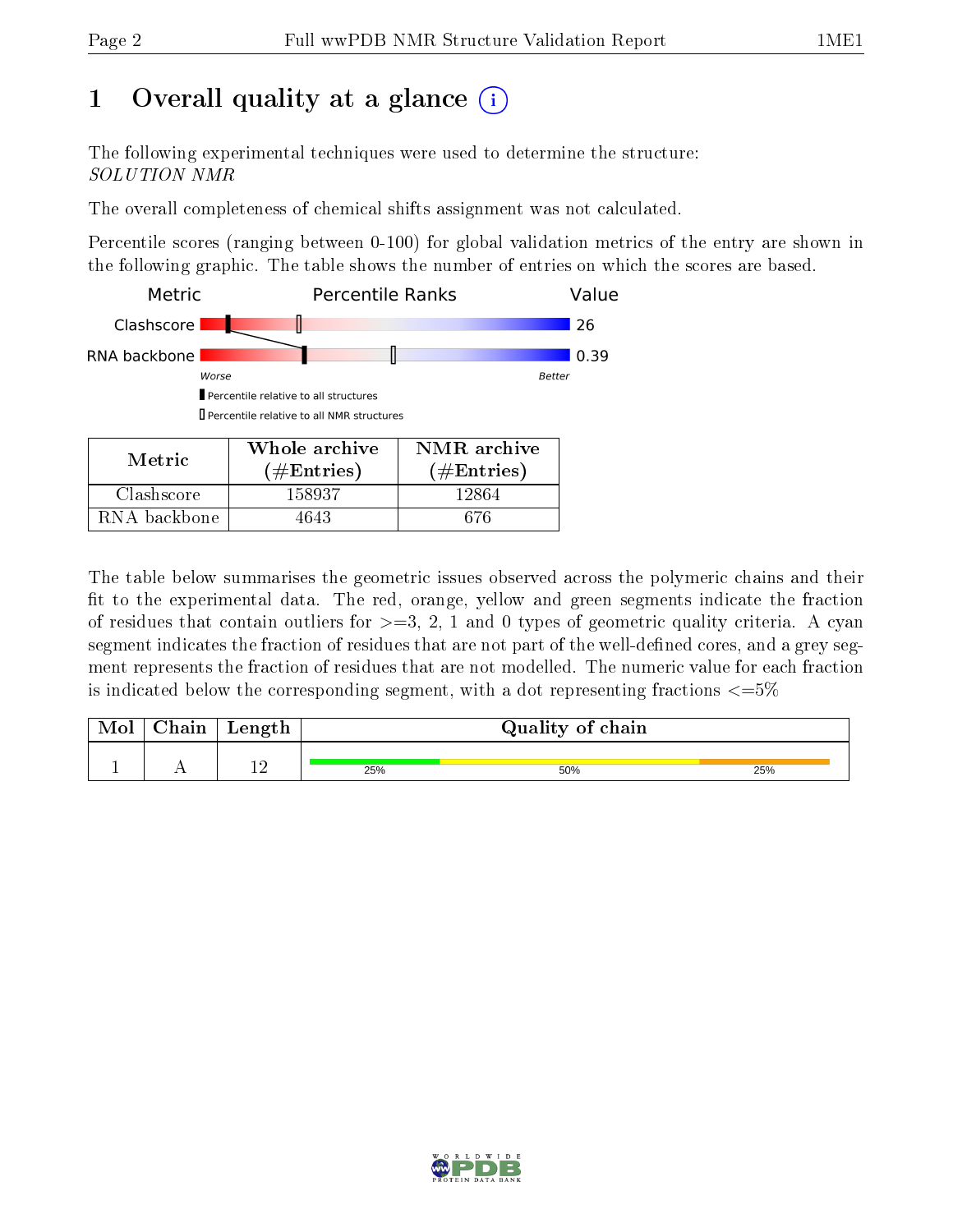## 2 Ensemble composition and analysis  $(i)$

This entry contains 10 models. This entry does not contain polypeptide chains, therefore identification of well-defined residues and clustering analysis are not possible. All residues are included in the validation scores.

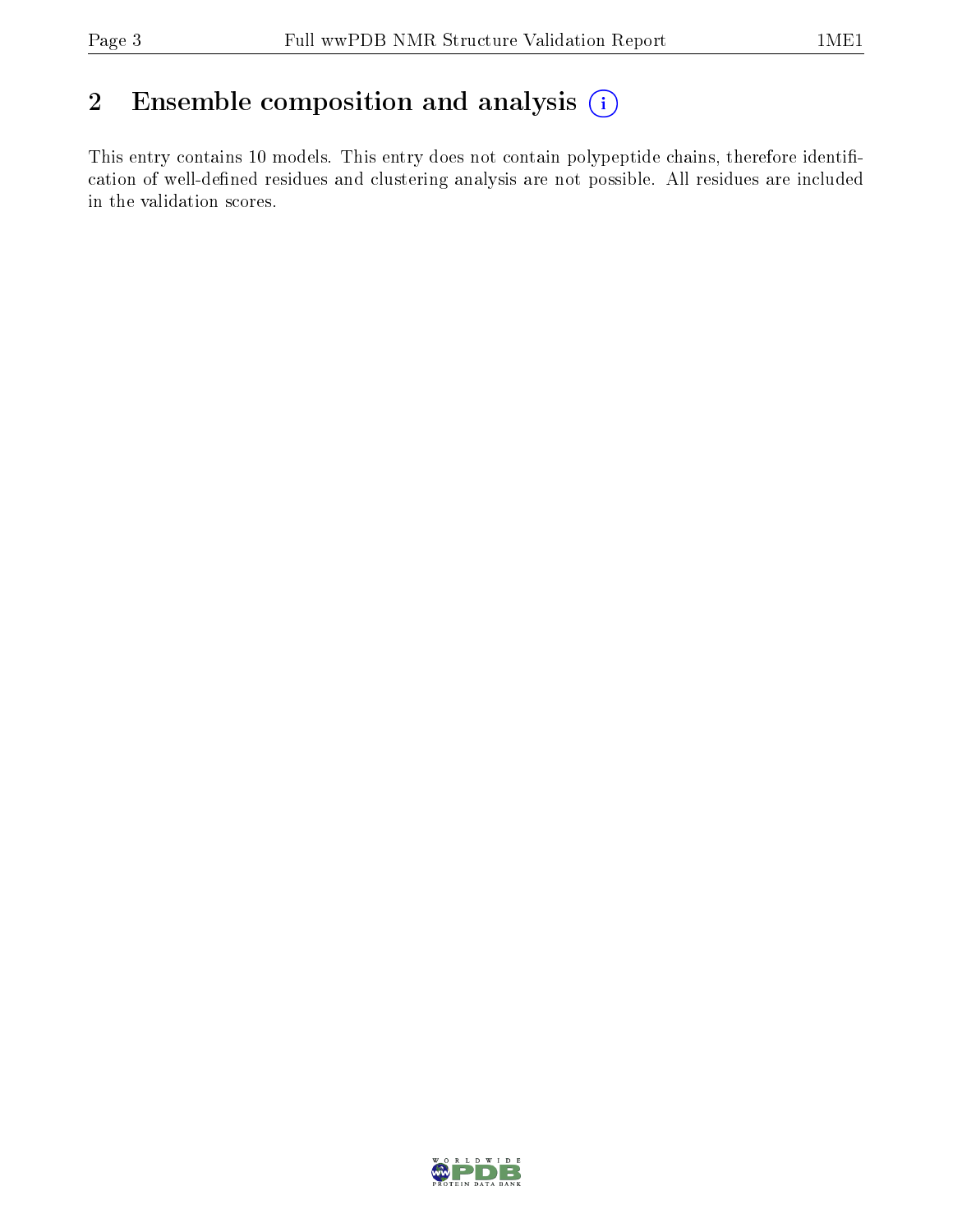## 3 Entry composition (i)

There is only 1 type of molecule in this entry. The entry contains 382 atoms, of which 131 are hydrogens and 0 are deuteriums.

• Molecule 1 is a RNA chain called 5'-R(\*GP\*GP\*AP\*CP\*(U25)P\*(U25)P\*(C25)P\*(5GP)P  $*GP*UP*CP*C-3'.$ 

| Mol | Chain   Residues |       |     | Atoms |     |    | $\pm$ race |
|-----|------------------|-------|-----|-------|-----|----|------------|
|     |                  | Total |     | H     |     |    |            |
|     |                  | 382   | 113 | 131   | -43 | 84 |            |

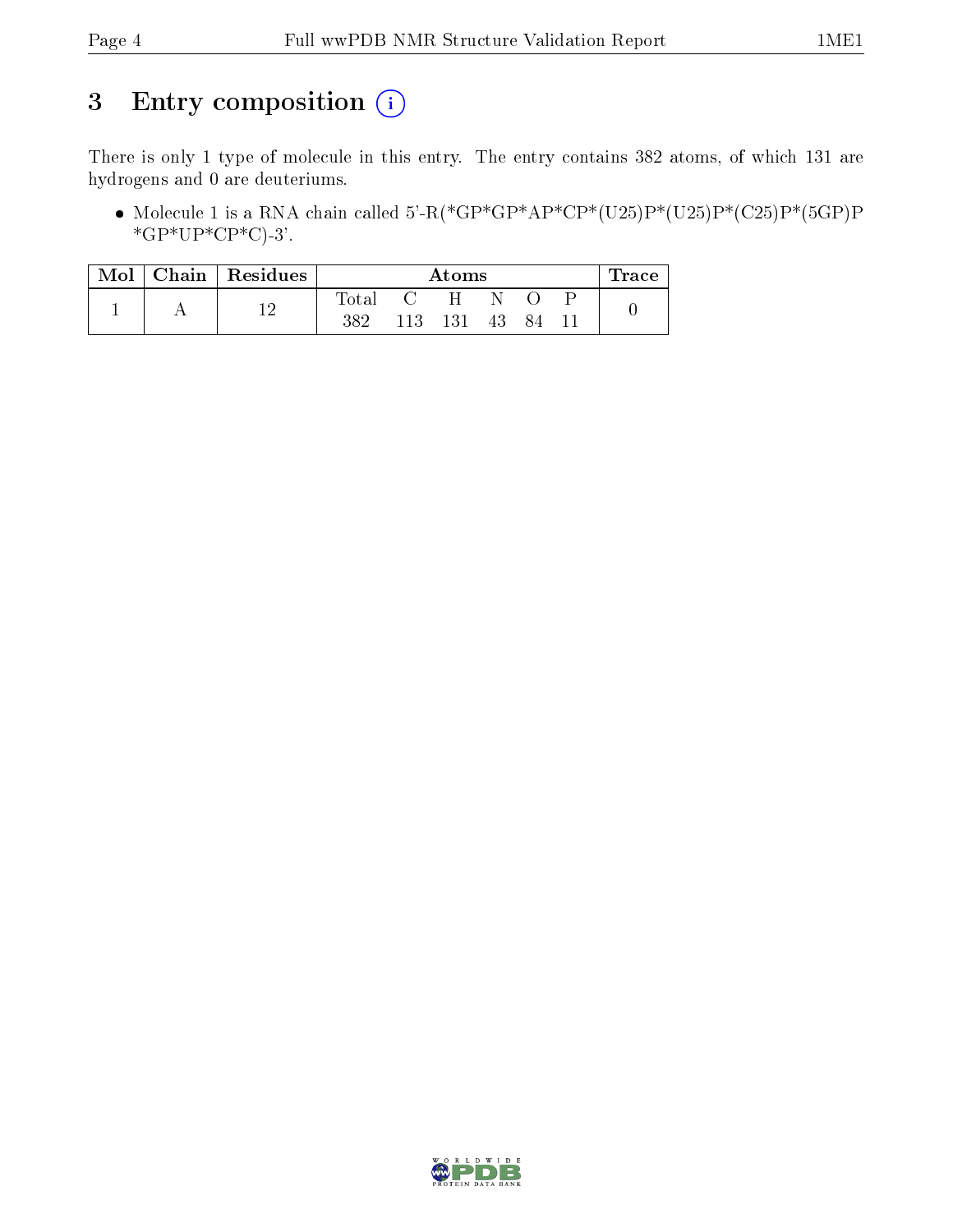## 4 Residue-property plots  $\binom{1}{1}$

## <span id="page-4-0"></span>4.1 Average score per residue in the NMR ensemble

These plots are provided for all protein, RNA and DNA chains in the entry. The first graphic is the same as shown in the summary in section 1 of this report. The second graphic shows the sequence where residues are colour-coded according to the number of geometric quality criteria for which they contain at least one outlier: green  $= 0$ , yellow  $= 1$ , orange  $= 2$  and red  $= 3$  or more. Stretches of 2 or more consecutive residues without any outliers are shown as green connectors. Residues which are classified as ill-defined in the NMR ensemble, are shown in cyan with an underline colour-coded according to the previous scheme. Residues which were present in the experimental sample, but not modelled in the final structure are shown in grey.

• Molecule 1: 5'-R(\*GP\*GP\*AP\*CP\*(U25)P\*(U25)P\*(C25)P\*(5GP)P\*GP\*UP\*CP\*C)-3'

| Chain A:                 | 25% | 50% | 25% |
|--------------------------|-----|-----|-----|
| <mark>្ត្ថិទីខ្លួ</mark> |     |     |     |

### 4.2 Scores per residue for each member of the ensemble

Colouring as in section [4.1](#page-4-0) above.

#### 4.2.1 Score per residue for model 1

• Molecule 1: 5'-R(\*GP\*GP\*AP\*CP\*(U25)P\*(U25)P\*(C25)P\*(5GP)P\*GP\*UP\*CP\*C)-3'



#### 4.2.2 Score per residue for model 2

• Molecule 1: 5'-R(\*GP\*GP\*AP\*CP\*(U25)P\*(U25)P\*(C25)P\*(5GP)P\*GP\*UP\*CP\*C)-3'



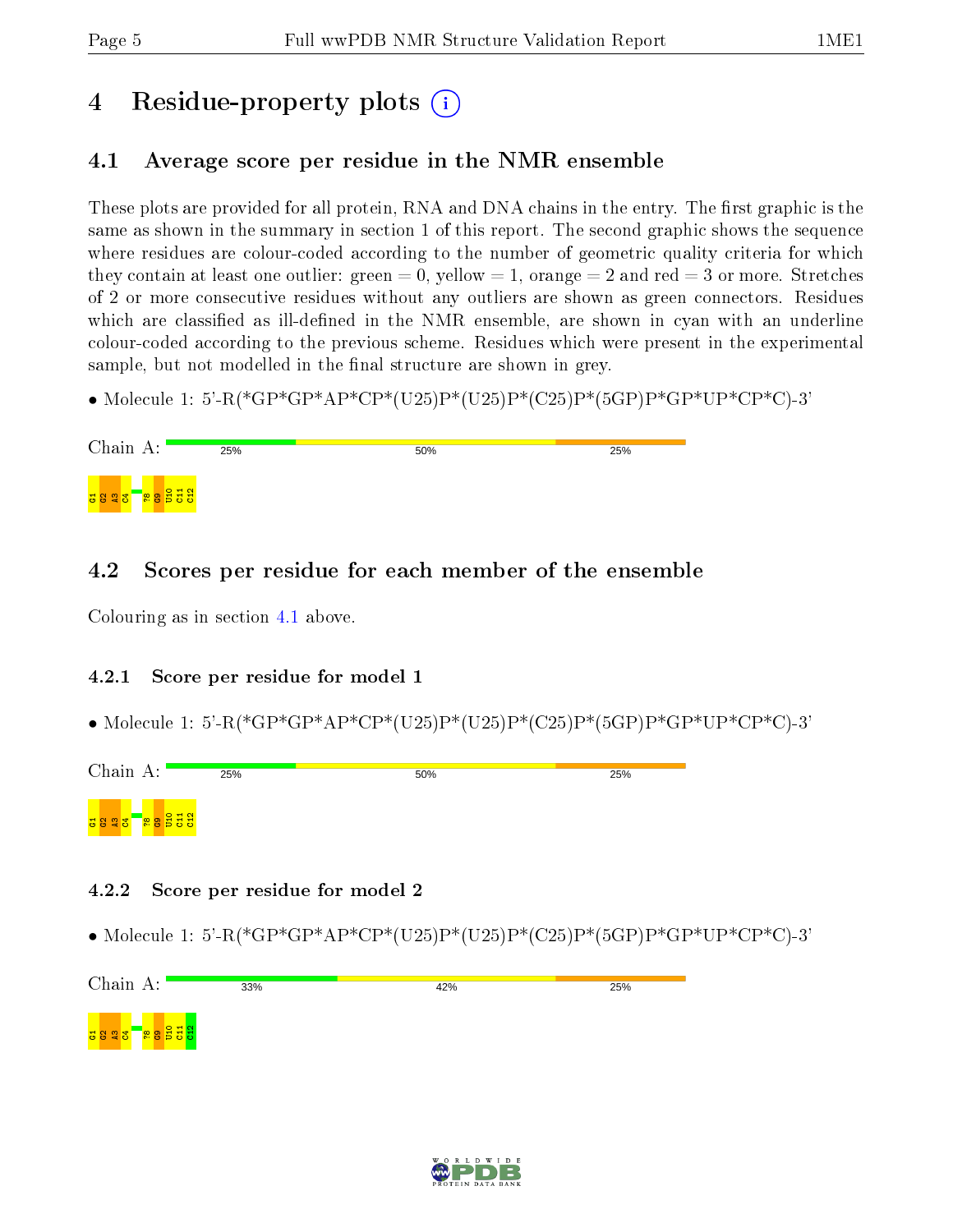#### 4.2.3 Score per residue for model 3

• Molecule 1: 5'-R(\*GP\*GP\*AP\*CP\*(U25)P\*(U25)P\*(C25)P\*(5GP)P\*GP\*UP\*CP\*C)-3'

| Chain A:                   | 33% | 42% | 25% |
|----------------------------|-----|-----|-----|
| <mark>ිස ලුපි පි</mark> ස් |     |     |     |

#### 4.2.4 Score per residue for model 4

• Molecule 1: 5'-R(\*GP\*GP\*AP\*CP\*(U25)P\*(U25)P\*(C25)P\*(5GP)P\*GP\*UP\*CP\*C)-3'

#### 4.2.5 Score per residue for model 5

• Molecule 1: 5'-R(\*GP\*GP\*AP\*CP\*(U25)P\*(U25)P\*(C25)P\*(5GP)P\*GP\*UP\*CP\*C)-3'

| Chain A:                             | 25% | 50% | 25% |  |
|--------------------------------------|-----|-----|-----|--|
| <mark>្ត្រី ខ្ញុំ ខ្ញុំ ខ្ញុំ</mark> |     |     |     |  |

#### 4.2.6 Score per residue for model 6

• Molecule 1: 5'-R(\*GP\*GP\*AP\*CP\*(U25)P\*(U25)P\*(C25)P\*(5GP)P\*GP\*UP\*CP\*C)-3'

| Chain A:                      | 33% | 50% | 17% |
|-------------------------------|-----|-----|-----|
| <mark>្ត្រី ខ្លួន ដូ</mark> ន |     |     |     |

#### 4.2.7 Score per residue for model 7

• Molecule 1: 5'-R(\*GP\*GP\*AP\*CP\*(U25)P\*(U25)P\*(C25)P\*(5GP)P\*GP\*UP\*CP\*C)-3'



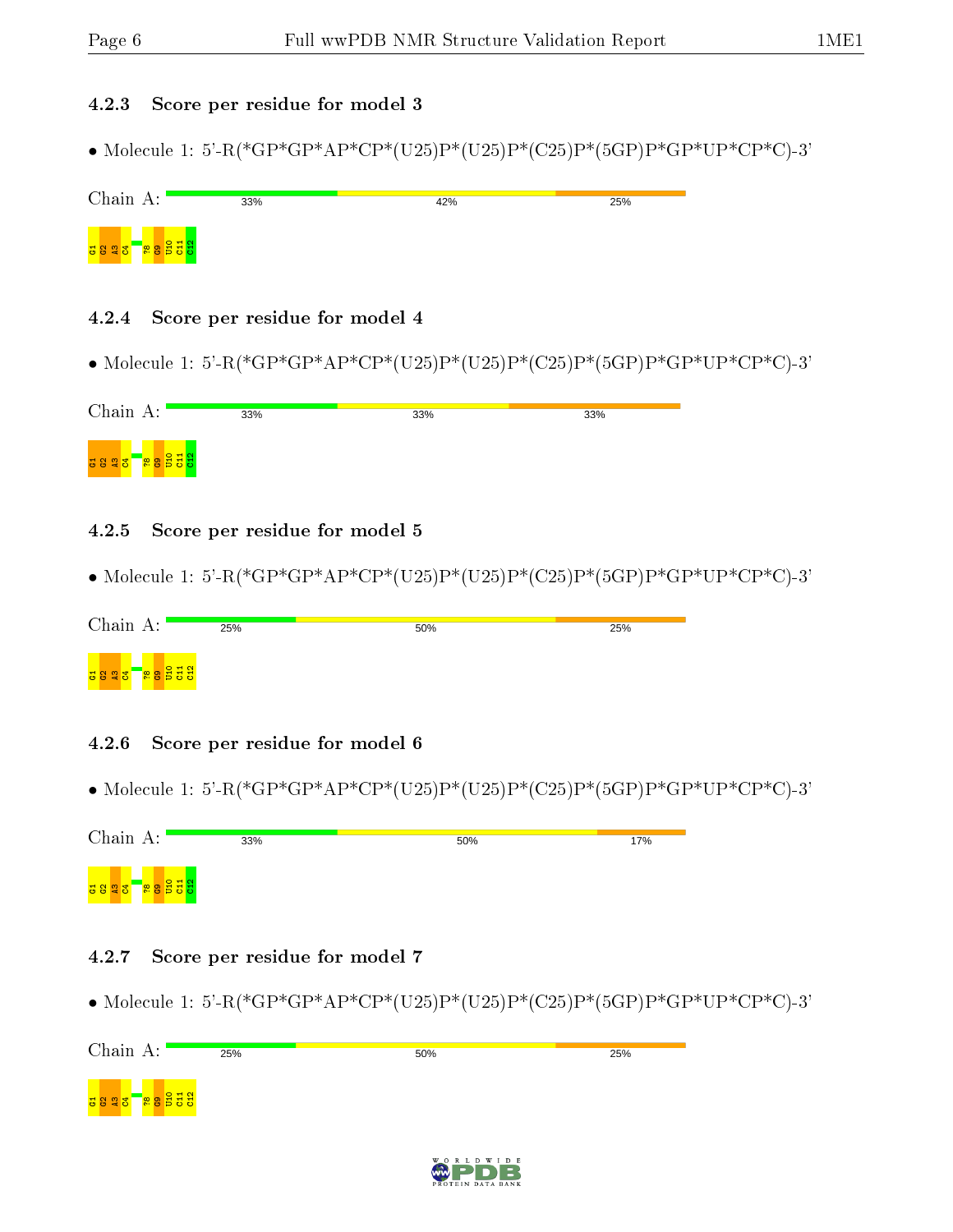#### 4.2.8 Score per residue for model 8

• Molecule 1: 5'-R(\*GP\*GP\*AP\*CP\*(U25)P\*(U25)P\*(C25)P\*(5GP)P\*GP\*UP\*CP\*C)-3'

| Chain A:                | 25% | 42% | 33% |
|-------------------------|-----|-----|-----|
| <mark>ិន្តទីទីទី</mark> |     |     |     |

#### 4.2.9 Score per residue for model 9

• Molecule 1: 5'-R(\*GP\*GP\*AP\*CP\*(U25)P\*(U25)P\*(C25)P\*(5GP)P\*GP\*UP\*CP\*C)-3'

| Chain A: | 25% | 50% | 25% |
|----------|-----|-----|-----|
|          |     |     |     |

#### 4.2.10 Score per residue for model 10

• Molecule 1: 5'-R(\*GP\*GP\*AP\*CP\*(U25)P\*(U25)P\*(C25)P\*(5GP)P\*GP\*UP\*CP\*C)-3'

| Chain A: | 25% | 50% | 25% |
|----------|-----|-----|-----|
|          |     |     |     |

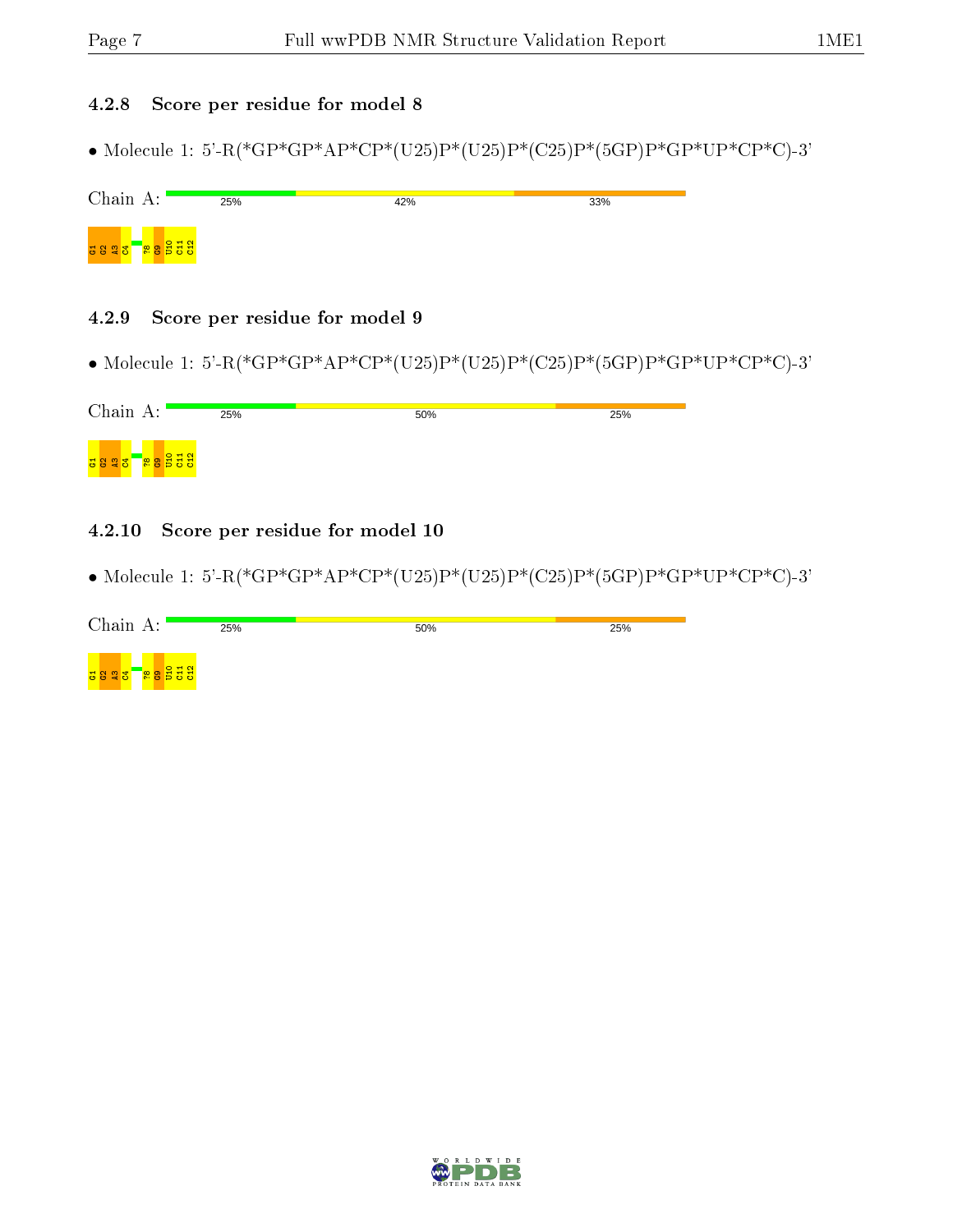## 5 Refinement protocol and experimental data overview  $\binom{1}{k}$

The models were refined using the following method: *simulated annealing*.

Of the 20 calculated structures, 10 were deposited, based on the following criterion:  $STRUCTURES$ WITH THE LEAST RESTRAINT VIOLATIONS, STRUCTURES WITH THE LOWEST EN-ERGY.

The following table shows the software used for structure solution, optimisation and refinement.

| $\mid$ Software name $\mid$ Classification $\mid$ Version |            |        |  |
|-----------------------------------------------------------|------------|--------|--|
| X-PLOR                                                    | refinement | -3.851 |  |

No chemical shift data was provided. No validations of the models with respect to experimental NMR restraints is performed at this time.

COVALENT-GEOMETRY INFOmissingINFO

## 5.1 Too-close contacts  $(i)$

In the following table, the Non-H and H(model) columns list the number of non-hydrogen atoms and hydrogen atoms in each chain respectively. The H(added) column lists the number of hydrogen atoms added and optimized by MolProbity. The Clashes column lists the number of clashes averaged over the ensemble.

|     |      | Mol   Chain   Non-H   H(model)   H(added)   Clashes |      |          |
|-----|------|-----------------------------------------------------|------|----------|
|     | 251  |                                                     | 131  | $10\pm3$ |
| All | 2510 | 1310                                                | 1310 | 99       |

The all-atom clashscore is defined as the number of clashes found per 1000 atoms (including hydrogen atoms). The all-atom clashscore for this structure is 26.

All unique clashes are listed below, sorted by their clash magnitude.

|                 |                 | $Clash(\AA)$ |             | Models |                             |
|-----------------|-----------------|--------------|-------------|--------|-----------------------------|
| $Atom-1$        | Atom-2          |              | Distance(A) | Worst  | Total                       |
| 1:A:2:G:H2'     | 1: A:3:A: N7    | 0.67         | 2.05        | 9      | 5.                          |
| 1:A:2:G:H2'     | 1: A:3:A:C8     | 0.67         | 2.25        | 5      | 9                           |
| 1: A:8:5GP:C4   | 1: A:9: G: C8   | 0.65         | 2.80        | 5      | 10                          |
| 1: A:3:A:H8     | 1:A:3:A:O5'     | 0.57         | 1.82        | 1      | $\mathcal{D}_{\mathcal{L}}$ |
| 1:A:10:U:H2'    | 1: A: 11: C: C6 | 0.56         | 2.35        |        | 8                           |
| 1:A:3:A:H2'     | 1: A:4: C:O4'   | 0.56         | 2.01        | 10     | 5                           |
| 1: A:3: A:O5'   | 1: A:3:A:H8     | 0.52         | 1.86        | 9      | $\overline{4}$              |
| 1: A:3:A: N7    | 1:A:4:C:C5      | 0.52         | 2.78        | 1      | 5                           |
| 1: A:3:A:C5     | 1:A:4:C:C5      | 0.52         | 2.97        | 9      | 7                           |
| 1: A: 10: U: C4 | 1: A: 11: C: C4 | 0.51         | 2.98        |        | 4                           |

Continued on next page...

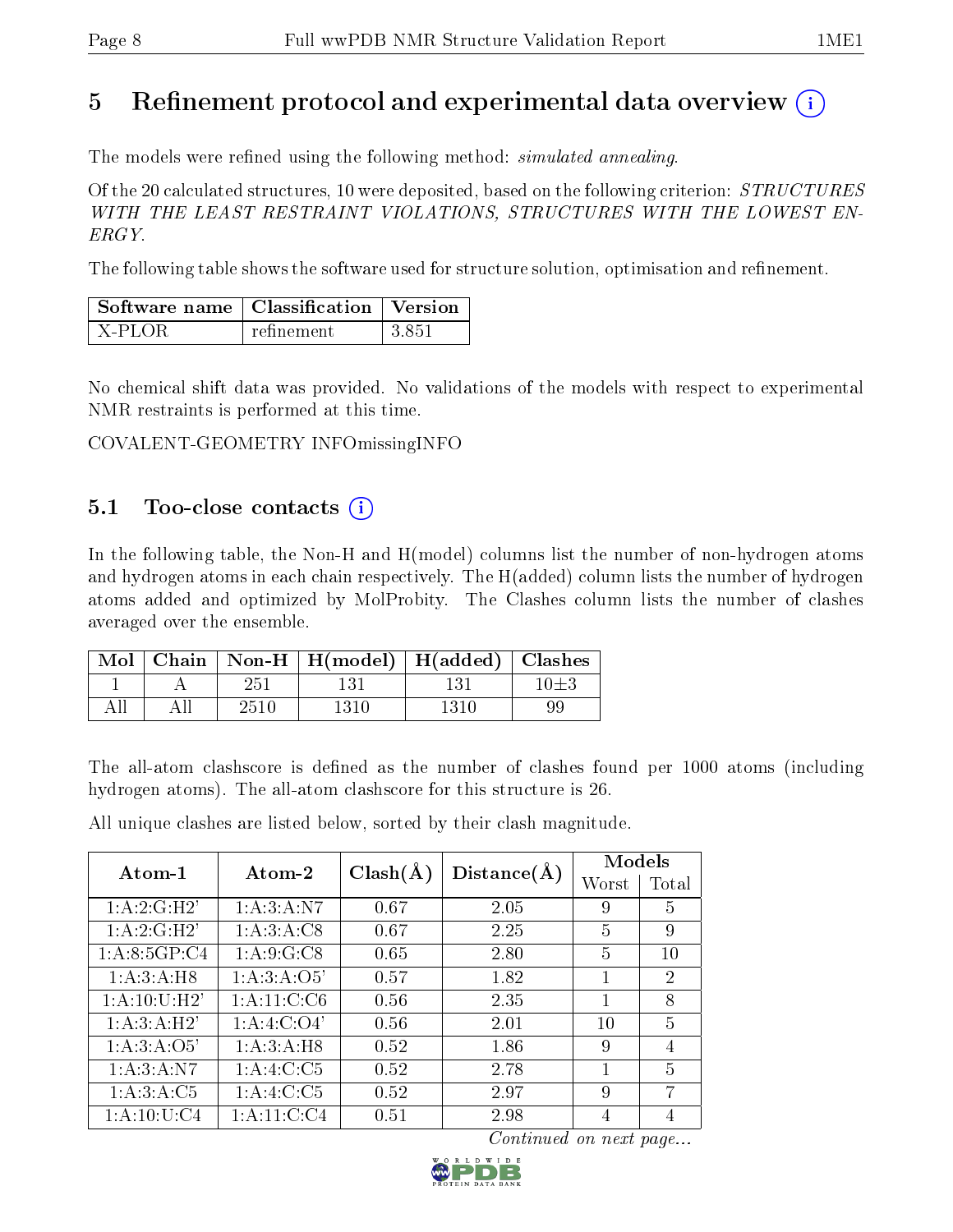|                            |                             |              |             | <b>Models</b>  |                |
|----------------------------|-----------------------------|--------------|-------------|----------------|----------------|
| Atom-1                     | Atom-2                      | $Clash(\AA)$ | Distance(A) | Worst          | Total          |
| 1:A:11:C:H2'               | 1:A:12:C:CG                 | 0.50         | 2.42        | 1              | 4              |
| $1:A:2:G:\overline{C6}$    | 1: A:3:A: N6                | 0.49         | 2.81        | $\overline{1}$ | 3              |
| 1: A:2: G:C2'              | 1: A:3: A: C8               | 0.48         | 2.96        | $\overline{1}$ | 4              |
| 1:A:3:A:N6                 | 1:A:4:C:C4                  | 0.47         | 2.83        | 9              | 3              |
| 1:A:3:A:C6                 | 1:A:4:C:C4                  | 0.45         | 3.05        | 9              | 3              |
| 1: A:2: G:C2               | 1:A:3:A:C5                  | 0.45         | 3.05        | 4              | $\mathbf{1}$   |
| 1: A: 10: U: C5            | 1:A:11:C:C4                 | 0.44         | 3.04        | $\overline{2}$ | 3              |
| 1:A:11:C:O2                | $1:A:12:C:\overline{C5'}$   | 0.44         | 2.65        | 10             | $\overline{2}$ |
| 1: A:8:5GP:C6              | 1: A:9: G: C5               | 0.43         | 3.00        | 3              | $\mathbf{1}$   |
| 1:A:2:G:HO2'               | 1:A:3:A:H8                  | 0.43         | 1.56        | $\mathbf{1}$   | 1              |
| 1:A:3:A:O2'                | 1:A:4:C:H5'                 | 0.43         | 2.13        | 5              | $\overline{1}$ |
| 1:A:1:G:C4                 | 1:A:2:G:CS                  | 0.43         | 3.06        | 4              | $\mathbf{1}$   |
| 1: A: 8: 5GP: C5           | 1: A:9: G: C8               | 0.43         | 3.01        | $\overline{7}$ | $\mathbf{1}$   |
| 1: A.8:5GP:C2              | 1: A:9: G:CS                | 0.42         | 3.02        | 6              | 1              |
| 1: A:10:U:H2'              | 1: A: 11: C: O <sub>4</sub> | 0.42         | 2.13        | $\overline{2}$ | 4              |
| $1:A:11:\overline{C:O2'}$  | 1:A:12:C:H5'                | 0.42         | 2.14        | 9              | $\overline{2}$ |
| 1: A: 1: G: O2'            | 1:A:2:G:C5'                 | 0.42         | 2.67        | 8              | 1              |
| $1: A:8:5GP \overline{C5}$ | 1: A:9: G: N7               | 0.41         | 2.83        | 3              | 1              |
| 1:A:8:5GP:N3               | 1: A:9: G: C8               | 0.41         | 2.89        | 6              | $\mathbf{1}$   |
| 1: A:3:A:C8                | 1: A:3:A:O5'                | 0.41         | 2.73        | $\overline{5}$ | $\mathbf{1}$   |
| 1: A:8:5GP:C2              | 1: A:9: G: N9               | 0.41         | 2.84        | 6              | 1              |

Continued from previous page...

## 5.2 Torsion angles (i)

#### 5.2.1 Protein backbone (i)

There are no protein molecules in this entry.

#### 5.2.2 Protein sidechains (i)

There are no protein molecules in this entry.

#### 5.2.3 RNA [O](https://www.wwpdb.org/validation/2017/NMRValidationReportHelp#rna)i

| Mol | Chain | Analysed       | Backbone Outliers   Pucker Outliers   Suiteness |                       |                 |
|-----|-------|----------------|-------------------------------------------------|-----------------------|-----------------|
|     |       | $6/12(50\%)$   | $0\pm 0$ $(0\pm 0\%)$                           | $0\pm 0$ $(0\pm 0\%)$ | $0.39 \pm 0.05$ |
|     |       | $60/120(50\%)$ | $(0\%)$                                         | $(0\%$                | $\rm 0.39$      |

The overall RNA backbone suiteness is 0.39.

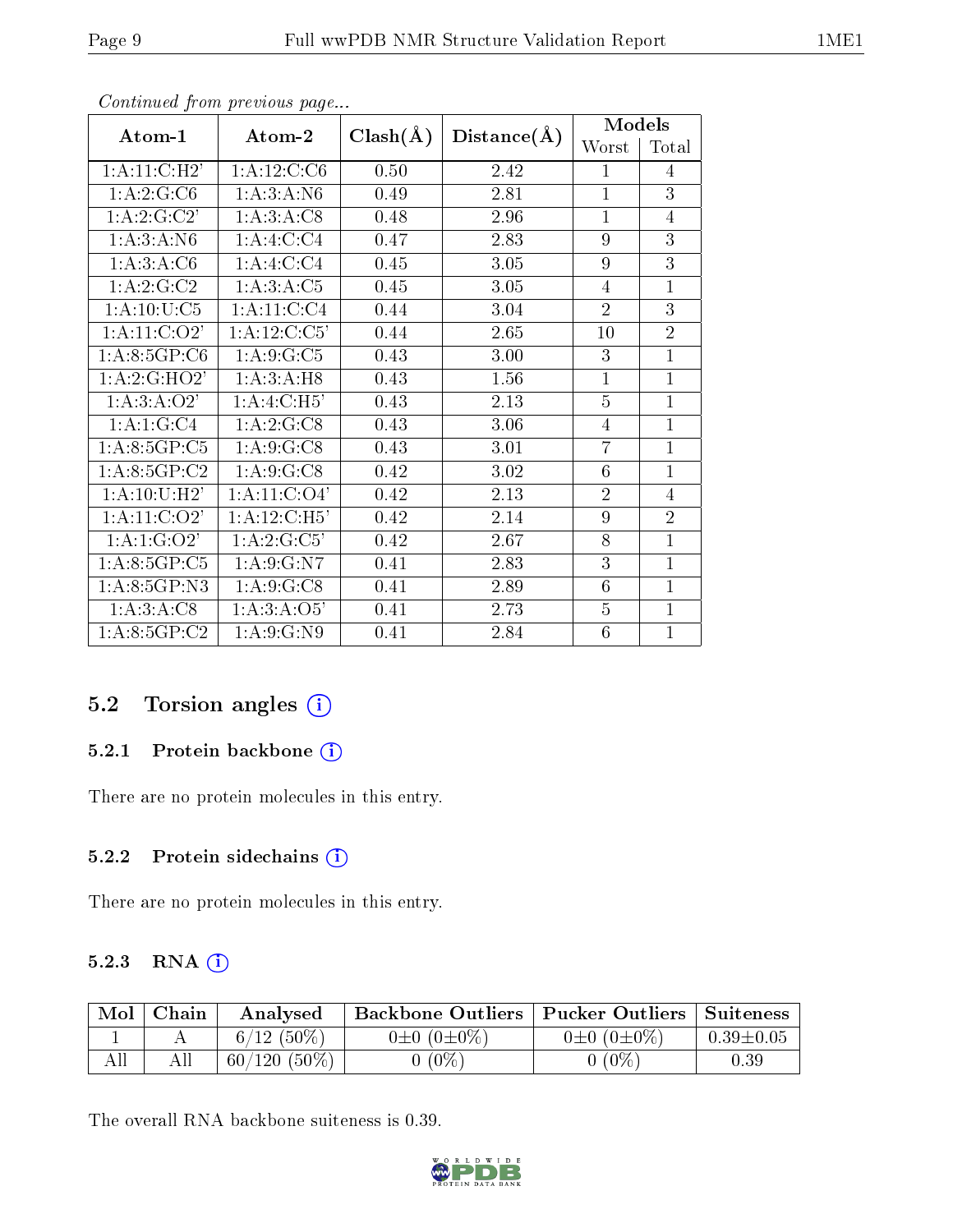There are no RNA backbone outliers to report.

There are no RNA pucker outliers to report.

## 5.3 Non-standard residues in protein, DNA, RNA chains (i)

There are no non-standard protein/DNA/RNA residues in this entry.

### 5.4 Carbohydrates (i)

There are no carbohydrates in this entry.

### 5.5 Ligand geometry (i)

There are no ligands in this entry.

### 5.6 [O](https://www.wwpdb.org/validation/2017/NMRValidationReportHelp#nonstandard_residues_and_ligands)ther polymers (i)

There are no such molecules in this entry.

### 5.7 Polymer linkage issues (i)

The following chains have linkage breaks:

| Mol | Chain  | Number of breaks |
|-----|--------|------------------|
|     | $3-A$  |                  |
| 1   | $4-A$  | 4                |
| 1   | $5-A$  | 4                |
|     | $8-A$  | 4                |
| 1   | $1-A$  | 4                |
|     | $6-A$  | 4                |
|     | $2-A$  | 4                |
| 1   | $10-A$ | 4                |
|     | $9-A$  |                  |
|     | 7-A    |                  |

All chain breaks are listed below:

| $_{\shortmid}$ Model $^{+}$ |            |       | Chain   Residue-1   Atom-1   Residue-2   Atom-2   Distance $(A)$ |
|-----------------------------|------------|-------|------------------------------------------------------------------|
|                             | 6:U5F      | 7:C5F |                                                                  |
|                             | $6 - 115F$ | 7.75D |                                                                  |

Continued on next page...

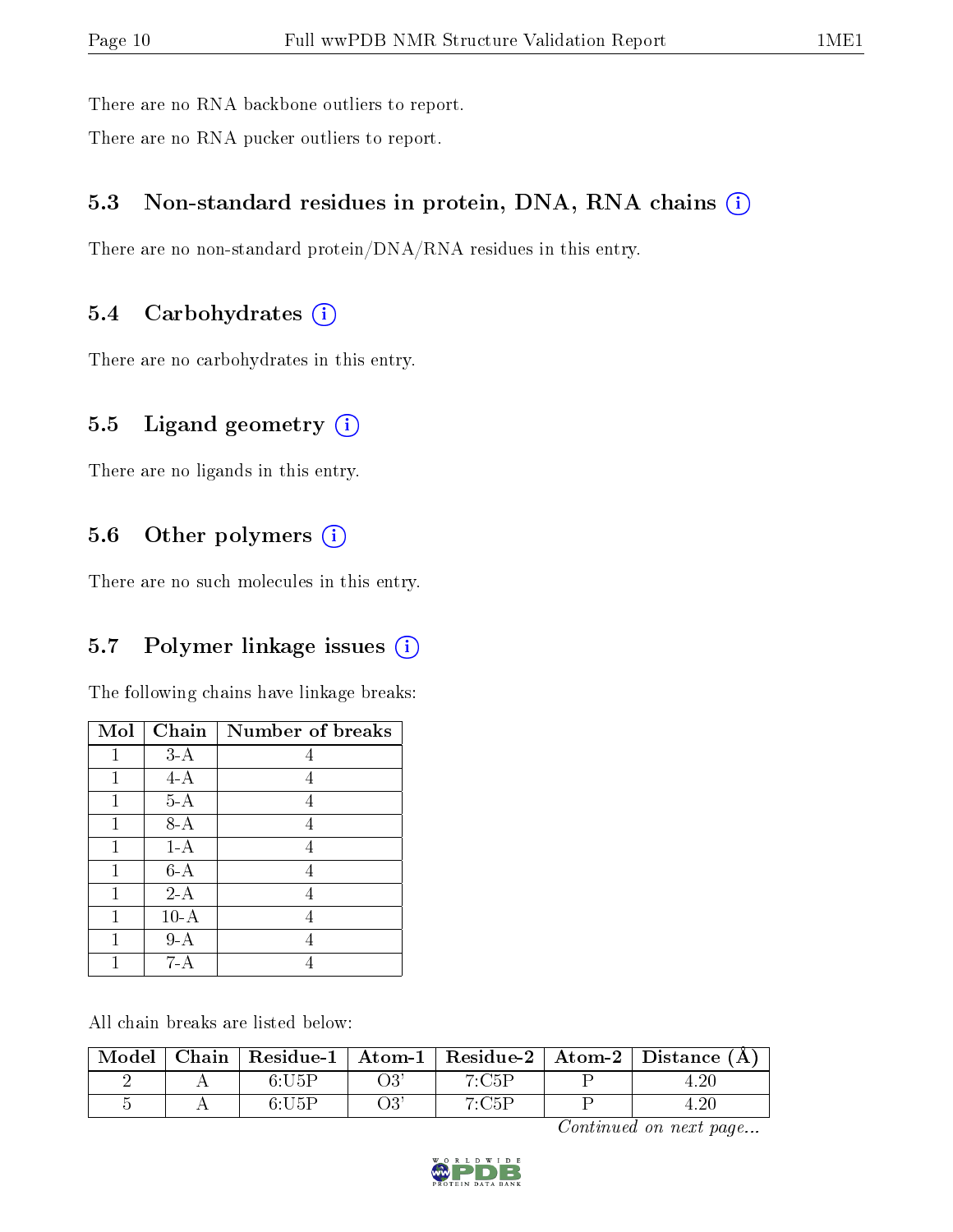| Model            | Chain              | Continued from previous page<br>Residue-1 | Atom-1           | Residue-2 | Atom-2                  | $\mathbf{A}$<br><b>Distance</b> |
|------------------|--------------------|-------------------------------------------|------------------|-----------|-------------------------|---------------------------------|
| $\overline{7}$   | A                  | 6:U5P                                     | O3'              | 7:C5P     | $\mathbf P$             | 4.19                            |
| 10               | А                  | 6:U5P                                     | $\overline{O3'}$ | 7:C5P     | ${\bf P}$               | 4.19                            |
| $\mathbf{1}$     | А                  | 6:U5P                                     | $\overline{O3'}$ | 7:C5P     | $\overline{P}$          | 4.18                            |
| $\overline{4}$   | А                  | 6:U5P                                     | $\overline{O3'}$ | 7:C5P     | ${\bf P}$               | 4.18                            |
| $\sqrt{6}$       | А                  | 6:U5P                                     | $\overline{O3'}$ | 7:C5P     | $\overline{P}$          | 4.18                            |
| 8                | $\boldsymbol{A}$   | 6:U5P                                     | $\overline{O3'}$ | 7:C5P     | $\overline{P}$          | 4.18                            |
| $\boldsymbol{9}$ | A                  | 6:U5P                                     | O3'              | 7:C5P     | $\overline{P}$          | 4.18                            |
| $\overline{3}$   | А                  | 6:U5P                                     | $\overline{O3'}$ | 7:C5P     | $\overline{P}$          | 4.17                            |
| $\boldsymbol{9}$ | $\boldsymbol{A}$   | 7:C5P                                     | O3'              | 8:5GP     | ${\bf P}$               | 4.16                            |
| $\overline{1}$   | $\boldsymbol{A}$   | 7:C5P                                     | $\overline{O3'}$ | 8:5GP     | $\overline{P}$          | $4.15\,$                        |
| $\overline{4}$   | $\overline{\rm A}$ | 7:C5P                                     | $\overline{O3'}$ | 8:5GP     | $\overline{P}$          | 4.15                            |
| $\bf 5$          | $\boldsymbol{A}$   | 7:C5P                                     | O3'              | 8:5GP     | $\mathbf P$             | 4.15                            |
| $\overline{7}$   | $\overline{\rm A}$ | 7:C5P                                     | $\overline{O3'}$ | 8:5GP     | $\overline{P}$          | 4.15                            |
| $8\,$            | $\bf{A}$           | 7:C5P                                     | O3'              | 8:5GP     | ${\bf P}$               | 4.15                            |
| $\overline{2}$   | $\overline{\rm A}$ | 7:C5P                                     | $\overline{O3'}$ | 8:5GP     | $\overline{P}$          | 4.14                            |
| $\overline{3}$   | А                  | 7:C5P                                     | O3'              | 8:5GP     | $\overline{P}$          | 4.11                            |
| $\overline{1}$   | $\boldsymbol{A}$   | 8:5GP                                     | $\overline{O3'}$ | 9:G       | ${\bf P}$               | 3.55                            |
| $\overline{7}$   | А                  | 8:5GP                                     | $\overline{O3'}$ | 9:G       | $\overline{P}$          | 3.53                            |
| $\overline{2}$   | $\boldsymbol{A}$   | 8:5GP                                     | $\overline{O3}$  | 9:G       | ${\bf P}$               | 3.52                            |
| $\overline{3}$   | $\boldsymbol{A}$   | 8:5GP                                     | $\overline{O3'}$ | 9:G       | $\overline{P}$          | 3.52                            |
| $\overline{5}$   | A                  | 8:5GP                                     | $\overline{O3'}$ | 9:G       | ${\bf P}$               | 3.52                            |
| $\overline{6}$   | А                  | 8:5GP                                     | O3'              | 9:G       | $\overline{P}$          | 3.52                            |
| 10               | А                  | 8:5GP                                     | $\overline{O3'}$ | 9:G       | $\overline{\mathbf{P}}$ | 3.52                            |
| $\overline{4}$   | А                  | 8:5GP                                     | $\overline{O3'}$ | 9:G       | $\overline{P}$          | 3.50                            |
| 8                | A                  | 8:5GP                                     | $\overline{O3'}$ | 9:G       | $\overline{\mathrm{P}}$ | 3.48                            |
| $\boldsymbol{9}$ | A                  | 8:5GP                                     | O3'              | 9:G       | $\overline{P}$          | 3.43                            |
| $6\,$            | A                  | 5:U5P                                     | O3'              | 6:U5P     | $\overline{P}$          | 3.27                            |
| $\overline{2}$   | $\boldsymbol{A}$   | 5:U5P                                     | O3'              | 6:U5P     | $\overline{P}$          | 3.23                            |
| $\overline{5}$   | А                  | $5:\!\!U5\!\!P$                           | O3'              | 6:U5P     | $\mathbf{P}$            | 3.21                            |
| 3                | А                  | 5:U5P                                     | O3'              | 6:U5P     | $\mathbf P$             | 3.20                            |
| 10               | А                  | 5:U5P                                     | O3'              | 6:U5P     | $\mathbf P$             | 3.18                            |
| $\mathbf{1}$     | A                  | $5:U\overline{5P}$                        | $\overline{O3'}$ | 6:U5P     | $\overline{\mathrm{P}}$ | 3.08                            |
| $6\phantom{.}6$  | Α                  | 7:C5P                                     | O3'              | 8:5GP     | ${\bf P}$               | 3.07                            |
| $\boldsymbol{9}$ | А                  | 5:U5P                                     | $\overline{O3'}$ | 6:U5P     | ${\bf P}$               | 3.07                            |
| $\overline{7}$   | А                  | 5:U5P                                     | O3'              | 6:U5P     | $\overline{P}$          | 3.06                            |
| 10               | А                  | 7:C5P                                     | O3'              | 8:5GP     | $\rm P$                 | 3.06                            |
| 8                | A                  | 5:U5P                                     | O3'              | 6:U5P     | $\overline{P}$          | 3.05                            |
| $\overline{4}$   | А                  | 5:U5P                                     | O3'              | 6:U5P     | $\mathbf P$             | 3.04                            |

 $Continged from nreni$